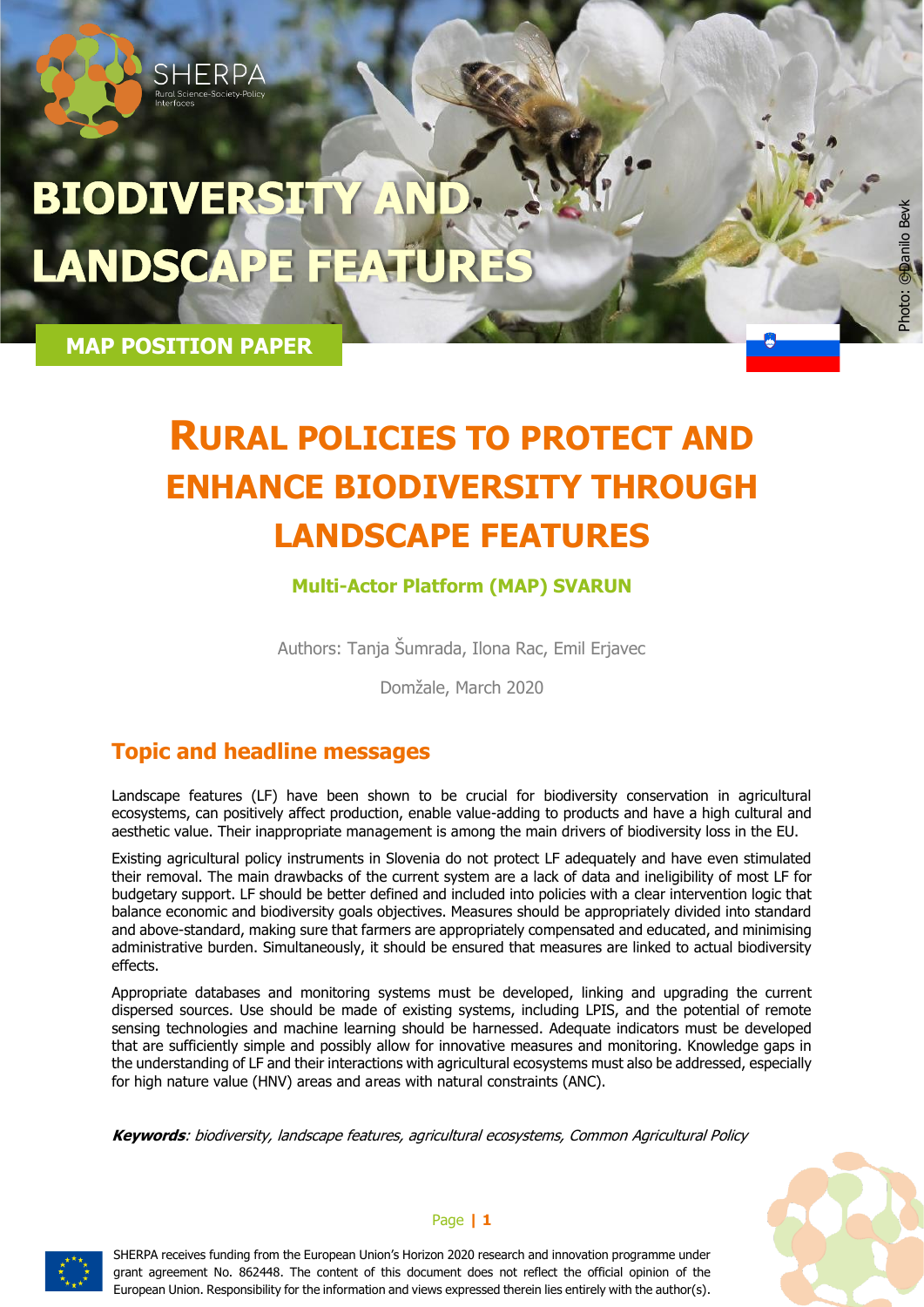#### **Problem being addressed and key questions**

Landscape features (LF) are crucial for biodiversity conservation in agricultural ecosystems. In addition, they can positively impact agricultural production, enable value-adding to agri-food products and have a high cultural and aesthetic value. Their inadequate management and loss are among the key causes of biodiversity loss across the European Union. This is mainly related to changes in traditional land use; other reasons include inappropriate water management, pollution, urbanisation, tourism and recreation, invasive species, fire hazard and climate change.

Slovenia is a country marked by a fragmented farm structure and is, like many other EU member states, observing a bifurcation of agricultural production – abandonment on one side and intensification on the other– leading to the loss of LF. Based on discussions conducted in a workgroup composed of members of the University of Ljubljana, Ministry of agriculture, forestry and food, Chamber of Agriculture and Forestry and DOPPS – Birdlife Slovenia, three sets of questions were pinpointed as crucial for the national planning and management of LF and subsequently addressed at a broad national-level workshop with 96 attendants from 32 different institutions, representing key stakeholder groups:

- 1. **Which LF types should be conserved and what are the appropriate practices for doing this?** What classification would best serve policy-making purposes? What management practices are appropriate for conserving and re-establishing different types of LF? Do the current levels of knowledge allow for determining appropriate measures? Which types of LF require additional research?
- 2. **What are the needs, goals and instruments of Slovenian agricultural policy with regard to LF conservation?** Which policy instruments currently address LF; what are their pros and cons? What are the needs, goals, selection of measures and appropriate indicators for the next programming period?
- 3. **Monitoring, evaluation, control and support systems**: Are the current indicators that reflect the current situation and changes in LF over time appropriate? How should the effectiveness of measures be monitored and how successful is the current monitoring system; how can it be improved? How should the areas eligible for support be determined? What are the current data available on LF, how can they be upgraded, better connected and adapted to the needs of agricultural policy?

#### **Key scientific evidence**

Key results of EU research projects (see discussion document) and other research on LF and their impact on biodiversity are:

- Ecosystem services such as pollination and natural pest control are highly dependent on the proportion of semi-natural habitat in the agricultural landscape. Preserving such habitats will become increasingly important considering the effects of climate change. Thus, LF have for example been shown to lessen the effect of increased temperatures on the diversity and abundance of wild bees, and increased areas of extensive seminatural habitats have been shown to be positively associated with the diversity and abundance of diurnal butterflies. Biodiversity effects differ between seminatural habitat types, with sylvicultural systems, floral strips, LF and fallow land generally more effective than cover crops and legumes.
- The benefits to biodiversity and agricultural production are (percentage of LF held constant) greater in a mosaic landscape with small fields and diverse land uses than in a landscape with large monocultures. Smaller fields with more marginal habitats tend to have higher biodiversity, which has a stronger effect on the quantity and quality of produce.

In Slovenia, a national target research project (Golobič et al., 2015) that pinpointed 18 different landscape elements important for biodiversity showed that national agricultural policy instruments do not protect them adequately and have in certain cases even stimulated their removal due to the fact that they are mostly not eligible for agricultural subsidies. In addition, it revealed a lack of appropriate spatial databases. Other

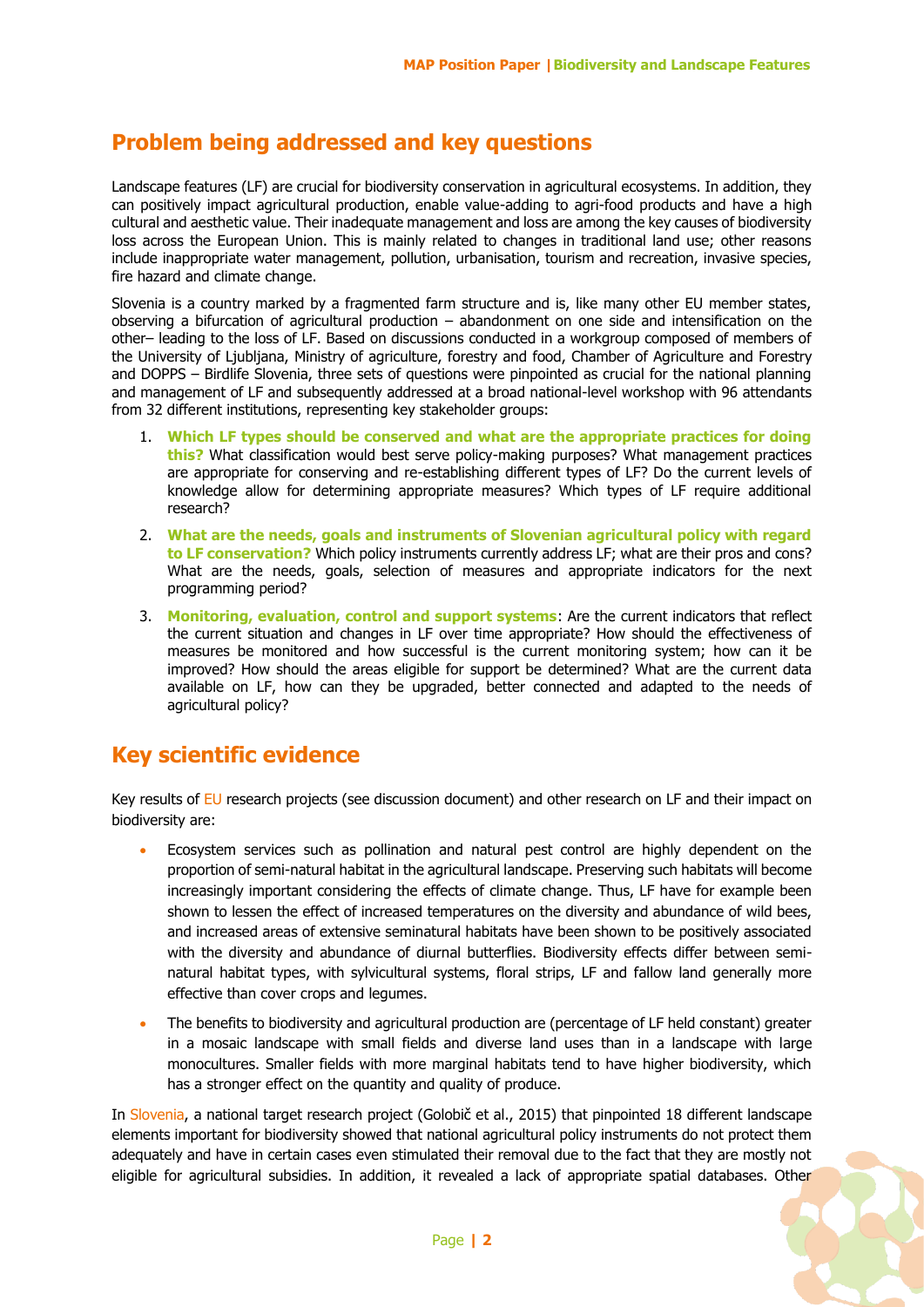reasons for LF loss in Slovenia are most likely linked to economic rationalisation and technological innovation that drive agricultural intensification where feasible; land abandonment and afforestation in ANC; other reasons such as urbanisation, land fragmentation, inappropriate riparian vegetation management and other spatial disturbances.

Knowledge gaps that have been revealed include:

- the ecological needs of keystone species and habitat types in agricultural landscapes that depend on LF;
- the relationship between extent of LF in agricultural landscapes and biodiversity, and between LF and ecosystem services (especially production-related ones);
- the design and structure of policy instruments best suited to stimulate/ensure connectivity between LF at the landscape level;
- production models and technological and social innovation that can ensure long-term LF and associated biodiversity conservation; specifics of HNV and other marginal areas;
- the contribution of modern technology to LF sensing and cost-effective monitoring and evaluation.

#### **Summary of position of the Multi-Actor Platform**

Stakeholders confirmed the importance of conserving LF, including through agricultural policy, but highlighted the need to define them more precisely and devise policy instruments that are feasible, have a good intervention logic, and are both acceptable and attractive to farmers. Moreover, LF should be considered at different (embedded) levels, from individual feature consideration through ensuring the connectivity of features and landscapes as such, to consideration at the highest spatial level requiring intersectoral cooperation. Eligible LF should be explicitly spatially determined taking into account Slovenian regional landscape types.

Appropriate databases and monitoring systems are required that enable the planning, monitoring and evaluation of measures. Data systems must be linked, updated and upgraded to match the need of implementation, control, monitoring and evaluation. The potential of remonte sensing and machine learning should be harnessed where possible. Efforts should be coordinated at the national level between different sectors. This will provide a basis for the development of good quantitative indicators for monitoring and evaluation. The baseline should be established and realistic goals set that take into account transaction costs, both of farmers and of database managers. Innovative ways of including farmers into monitoring should be tested, as should novel ways of knowledge transfer. Some measures will require additional support activities, such as establishing seed banks.

Regading the current CAP system, the main points are that:

- LF must become more widely eligible for income and other agricultural policy support, as their exclusion is an important driver of loss.
- Income support has certain positive effects through maintaining high-biodiversity marginal land in production.
- AES probably have some positive effects but should be better designed, more targeted and less administratively demanding while ensuring a high enough compensation to be attractive.
- The effects of the current greening system are limited due to the high thresholds (10 and 15 ha) exempting many farmers from its requirements; organic farmers are exempt by default, as well. Moreover, the list of EFA in Slovenia does not contain the appropriate types of LF.
- Support for measures such as land consolidation contradicts biodiversity-related ones experience shows that land consolidation often negatively affects the extent of marginal habitats.

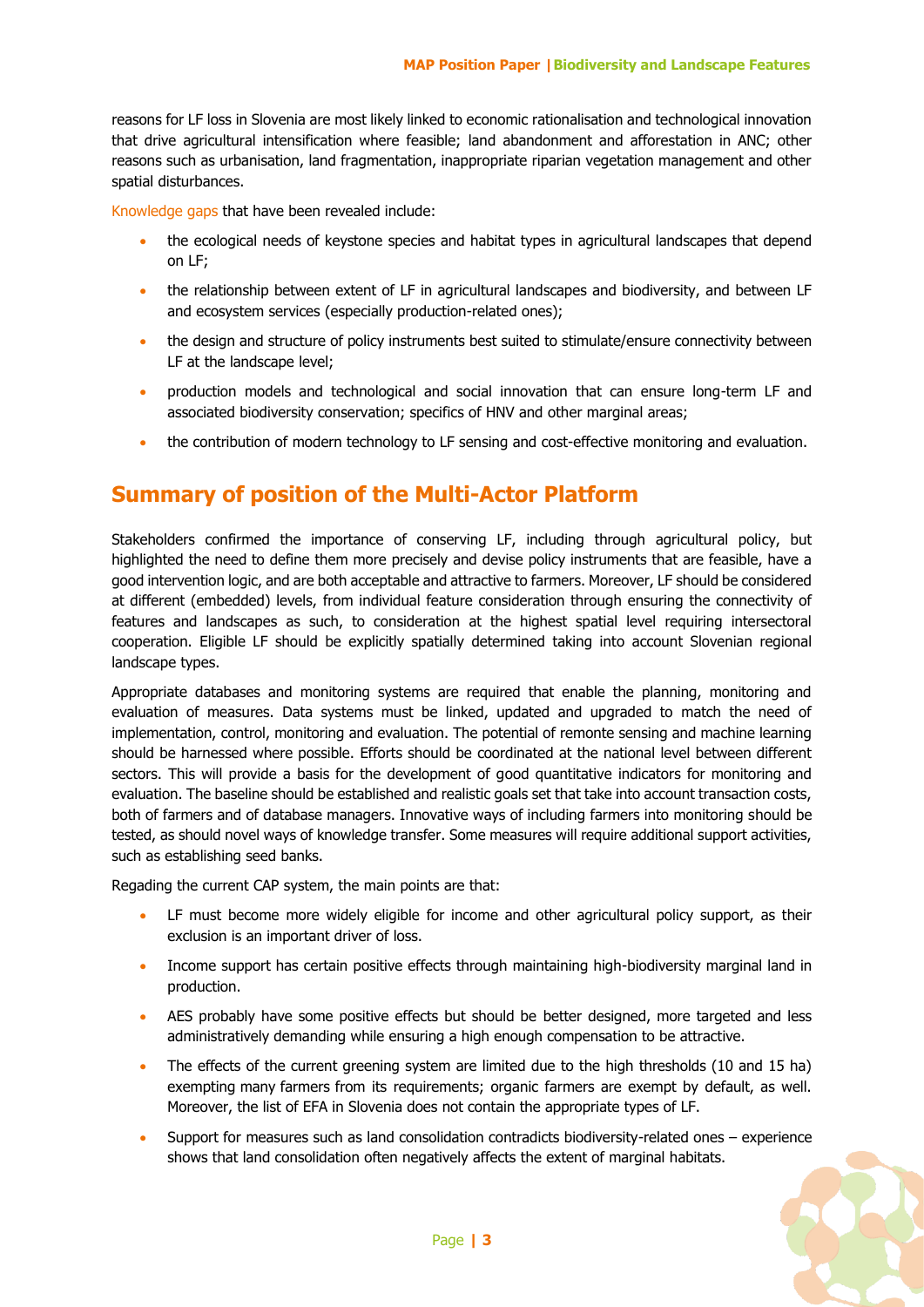#### **Multi-Actor Platform recommendations**

When setting the goals of agricultural policy, a balance must be struck between conserving LF and biodiversity on the one hand and economic and production-related goals on the other. Measures should be divided into standard and above-standard ones:

- In the first pillar, LF should be included as eligible for support and taken into account when designing Conditionality measures. Due to the diversity of on-farm situations, an individual approach to planning should be adopted, potentially with a transitional period.
- Other types of LF should be covered in above-standard practices, such as the eco-scheme and AES, especially if they are related to increased costs or income forgone, and potentially for reintroducing LF. New types of design measures should also be considered and tested, e.g. result-based schemes and schemes supporting collective action.
- For more complex LF that require more extensive measures or require maintenance in an interval longer than 5 years, it may be sensible to pursue conservation through a project-based approach, e.g. through LEADER- (M19) or Cooperation-type (M16) measures. These types of LF are often subject of shared or public property rights or require the inclusion of other organisations (e.g. protected area management bodies), which must be taken into account when designing measures and planning tenders.

A more result-based, effective agricultural policy at the EU level in this field will require:

- developing a typology of LF adapted to biogeographical regions and landscape types across Europe
- assessment and sharing of knowledge and good practices on measures for conserving LF, keystone species and habitat types between Member states, supported and facilitated by the European Commission and the European network for rural development (ENRD)
- developing an intervention logic for LF conservation and restoration, especially instruments ensuring sustainable preservation of an adequate proportion of LF in agricultural landscapes
- stimulating research and knowledge dissemination on the results of innovative approaches to LF conservation, including strengthening the relevant capacities of advisory services; HNV areas are a special challenge in this field, as they are marked by bigger knowledge gaps, worse natural conditions, fragmented ownership and an unfavourable demographic and educational structure of farmholders.

#### **Contact information**

**Facilitator |** prof. dr. Emil Erjavec, [emil.erjavec@bf.uni-lj.si](mailto:emil.erjavec@bf.uni-lj.si) **Monitor |** Ilona Rac, [ilona.rac@bf.uni-lj.si](mailto:ilona.rac@bf.uni-lj.si)

**Document code | SI-SVARUN-1-2020**

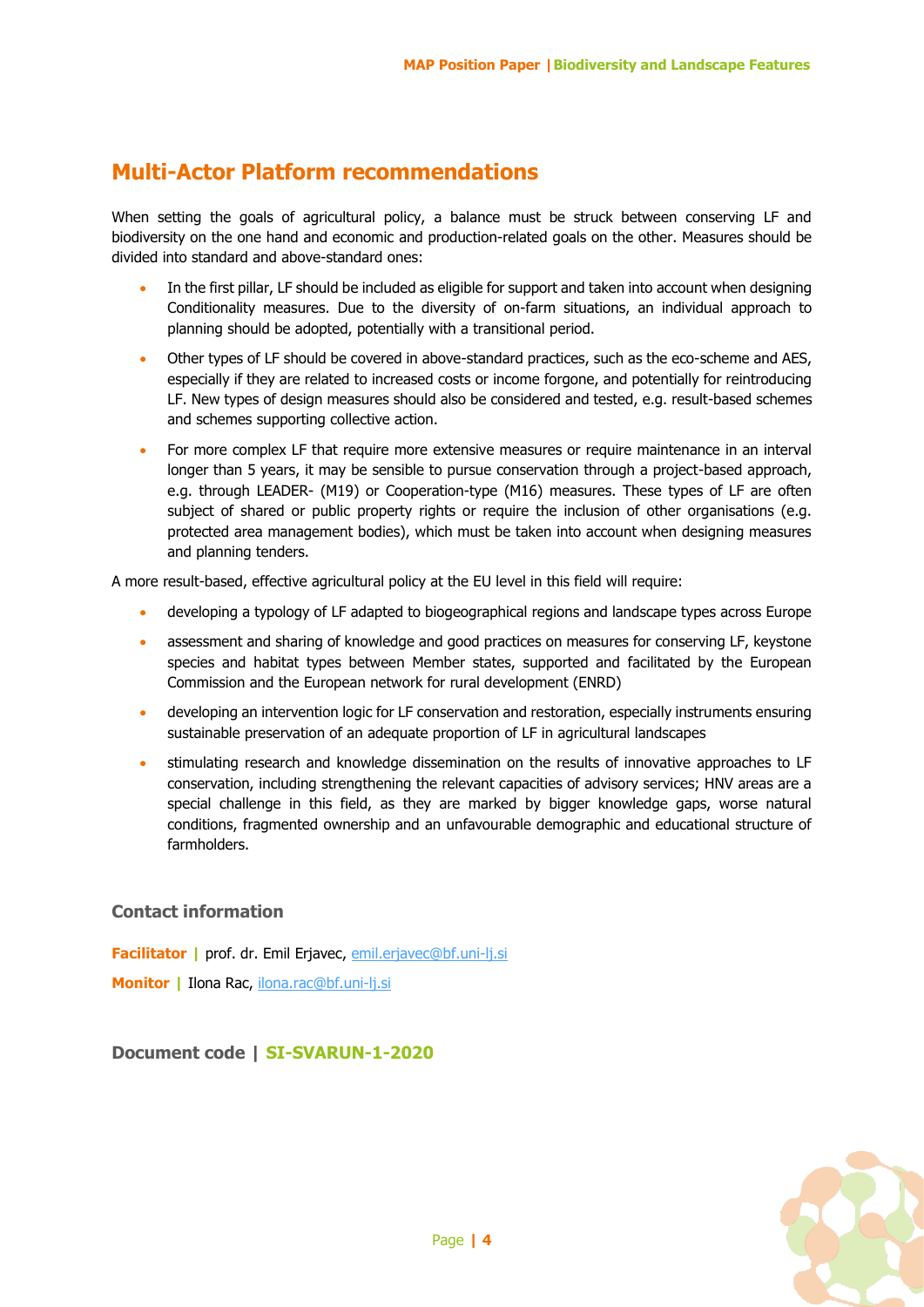#### **Annex 1: Key scientific evidence or activities cited by the Multi-Actor Platform**

Regarding EU-level research, the MAP mainly relied on the discussion paper provided by the SHERPA project, with additions of data relevant for Slovenia (see Annex 2). In addition, the project ESPON GRETA was mentioned with regard to green infrastructure and landscape connectivity.

#### **Annex 2: Key scientific evidence or activities provided by the Multi-Actor Platform**

The main scientific sources pertinent to Slovenia were:

- Golobič M, Penko Seidl N, Lestan KA, Žerdin M, Pačnik L, Libnik N, Vrbajnščak M, Vrščaj B, Kralj T, Turk B, Bergant J, Šinkovec M. 2015. Opredelitev krajinske pestrosti in krajinskih značilnosti, pomembnih za ohranjanje biotske raznovrstnosti [Definition of landscape diversity and landscape features important for biodiversity conservation]. Targeted research project V4-1434 report. University of Ljubljana, Biotechnical Faculty; Aquarius; Agricultural Institute of Slovenia, Ljubljana. [http://www.krajinskapolitika.si/wp-content/uploads/2018/10/crp\\_kranjinska\\_pestrost\\_2015.pdf](http://www.krajinskapolitika.si/wp-content/uploads/2018/10/crp_kranjinska_pestrost_2015.pdf)
- Kokalj Ž, Stančič L, Kobler A. 2019. Testiranje možnosti in izvedba kartiranja krajinskih struktur, pomembnih za biotsko raznovrstnost in blaženje podnebnih sprememb z daljinskim zaznavanjem. Delno poročilo: Opis izdelane metodologije kartiranja krajinskih struktur [Testing possibilities and mapping of landscape features important for biodiversity and climate change mitigation by using remote sensing. Interim report: description of landscape feature mapping methodology]. Research Centre of the Slovenian Academy of Sciences and Arts (ZRC SAZU); Slovenian Forestry Institute, Ljubljana.
- Logar J. 2016. Vpliv izbranih kmetijskih ukrepov na prisotnost krajinskih rudimentov na delu Sorškega polja [Impact of selected agricultural measures on the occurrence of landscape rudiment in a part of the Sorško polje plain]. M.Sc. Thesis. University of Ljubljana, Biotechnical Faculty, Ljubljana. [http://www.digitalna-knjiznica.bf.uni-lj.si/krajinska-arhitektura/md\\_janez\\_logar.pdf](http://www.digitalna-knjiznica.bf.uni-lj.si/krajinska-arhitektura/md_janez_logar.pdf)
- Kmecl P, Šumrada T. 2018. Monitoring splošno razširjenih vrst ptic za določitev slovenskega indeksa ptic kmetijske krajine – končno poročilo za leto 2018 [Monitoring of common bird species for the determination of Slovenian farmland bird index - final report for the year 2018]. DOPPS-BirdLife Slovenia, and the Liubliana. The Liubliana of the Liublian end of the Liublian end of the Liublian end of the Liublian end of the Liublian end of the Liublian end of the Liublian end of the Liublian end of the Liublian end [content/uploads/2018/08/2019\\_16\\_1\\_SIPKK\\_2018a\\_porocilo.pdf](https://www.ptice.si/wp-content/uploads/2018/08/2019_16_1_SIPKK_2018a_porocilo.pdf)
- Denac K, Božič L, Jančar T, Kmecl P, Mihelič T, Denac D, Bordjan D, Koce U. 2019. Monitoring populacij izbranih ciljnih vrst ptic na območjih Natura 2000 v letu 2019. Poročilo [Monitoring of selected targeted bird species populations on the Natura 2000 sites in 2019. Report]. DOPPSBirdLife Slovenia, Ljubljana. [https://www.ptice.si/wp](https://www.ptice.si/wp-content/uploads/2019/01/2019_7_11_Porocilo_monitoring_ptice_2019_web.pdf)[content/uploads/2019/01/2019\\_7\\_11\\_Porocilo\\_monitoring\\_ptice\\_2019\\_web.pdf](https://www.ptice.si/wp-content/uploads/2019/01/2019_7_11_Porocilo_monitoring_ptice_2019_web.pdf)